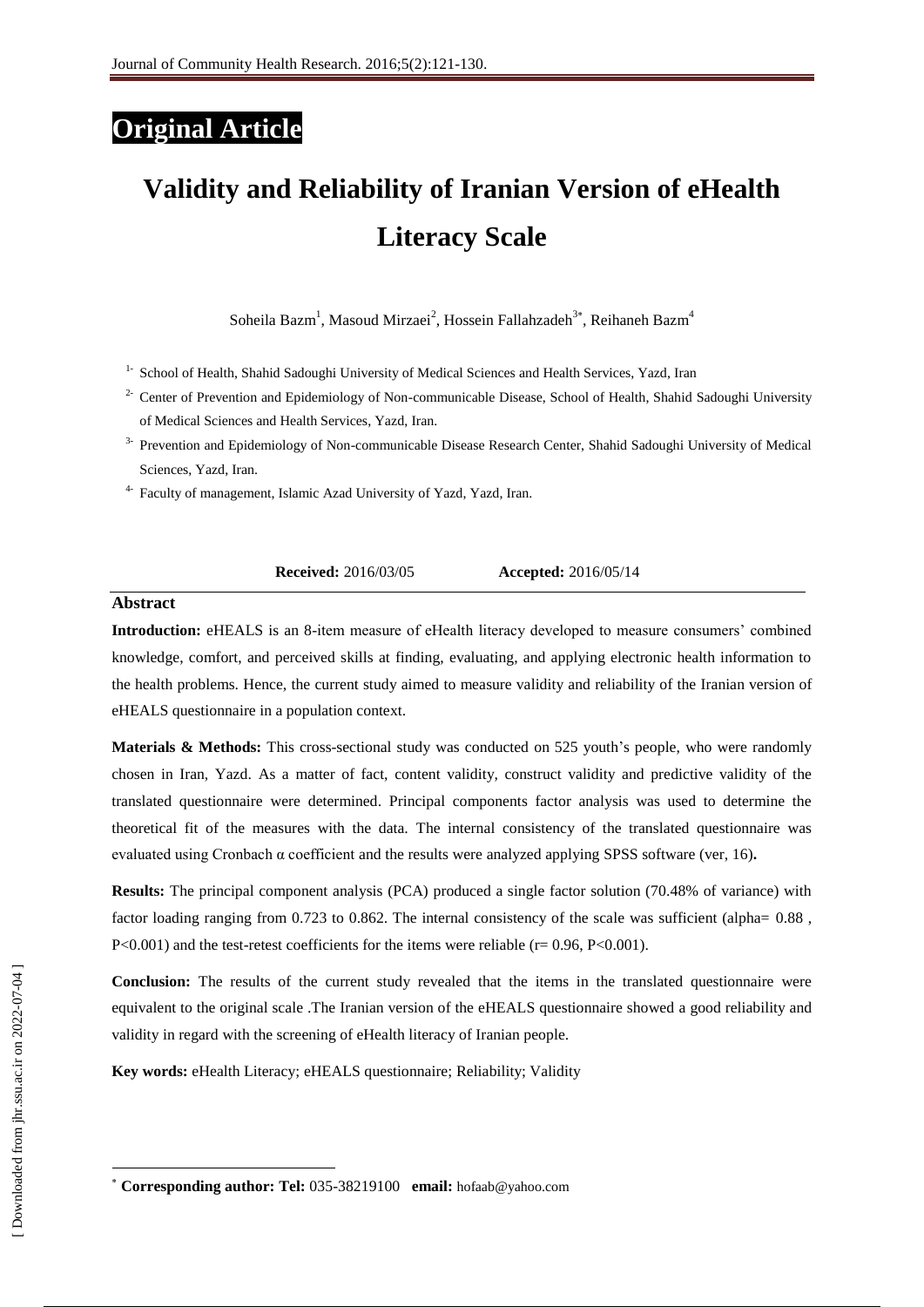# **Introduction**

Every day, people deal with a large amount of informationwhichinterfereswith making decision for their health. Health literacy is a key element demonstrating how people should use this information. It is estimated that more than 113 million American obtain health information from 70000 health related websites annually $\left[1\right]$ , most of whom edo not have enough capability to use such health information $[2]$ . Therefore, electronic health tools provide little value if the intended users lack the skills to get engage with them effectively.

Health People 2010; the report of department of Health and Human Services; defines health literacy as the degree to which individuals have the capacity to obtain, process and understand basic health information<sup>[3]</sup>. Today, due to the rapid use of internet as a source of health information, ehealth literacy has become an important issue to be taken into account. Indeed, ehealth is the use of emerging information and communication technology, specifically the internet to promote health or health care <sup>[4]</sup>. Ehealth literacy is defined as the ability to search, find, understand and appraise health information from electronic sources and apply them to solve a problem  $[4]$ . The eHealth Literacy Scale (eHEALS) was designed (A) to assess consumers' perceived skills at using information technology for health and (B) to aid in determining the fit between eHealth programs and consumers. In fact, itcomprises of six skills: traditional literacy, health literacy, information literacy, scientific

literacy, media literacy and computer literacy [4] .

The eHEALS involves an eight-item selfreported measure of perceived eHealth literacy. Participants indicate their level of agreement with eHealth statements on a fivepoint Likert type scale  $(1 =$  strongly disagree,  $5 =$  strongly agree). Score totals range from 8 to 40. In other words, higher scores reflect higher perceived levels of eHealth literacy  $[5]$ . The findings of some studies revealed that low eHealth literacy is associated with less knowledge of diseases like colorectal cancerand chronic diseases [6-9]<sub>.Previous</sub> studies have reported thatinternet users with high eHealth literacy are more likely to have knowledge compared to those with low health literacy $^{[6]}$ . . Overall, eHealth promotes efficiency in health services, reduces costs and improves quality by the comparison made between various health sectors.<sup>[6]</sup> Today, countries have built new IT systems allowing doctors and health care providers to get secure, accurate and comprehensive information of patients quickly and efficiently, thereby saving valuable time and money.

Findings of a studycarried out in Iran revealed that patientshada tendency to use IT technology $[10]$ , though no valid information has been observed regarding the level of eHealth literacy among Iranian population. Since there exists no validated Persian language tool to assess ehealth literacy in Iran and other Persian language speaking countries, the present this study aimed to measure validity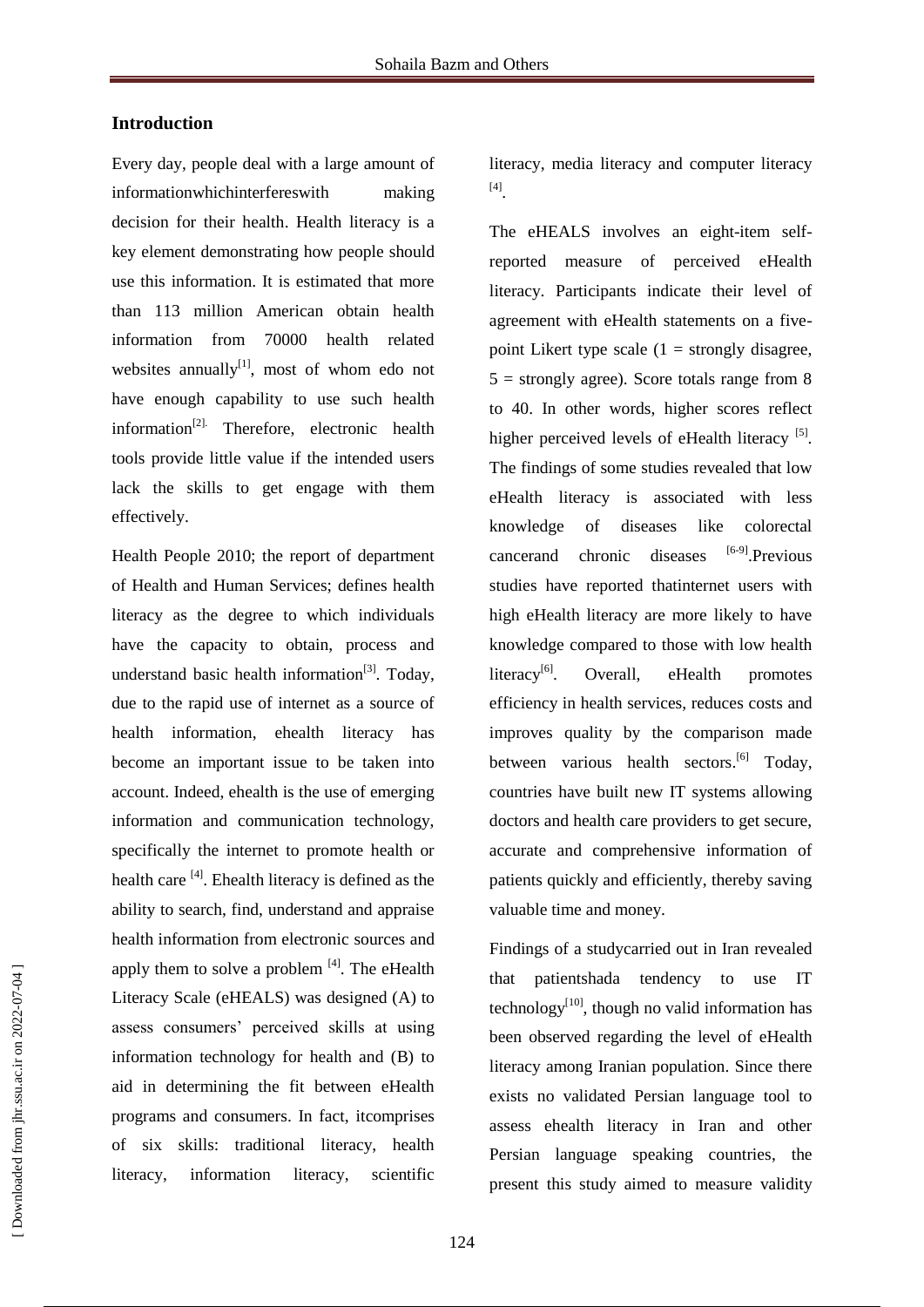and reliability of an Iranian version of eHEALS questionnaire in a population context.

# **Materials and Methods**

In this cross sectional study, TOFHLA, REALM and Newest Vital Sign (NVS) can be mentioned as three key tools to assess the health literacy through measuring reading ability and comprehension test. The eHEALS questionnaire is a self-report Likert-scaled questionnaire consisting of 8 questions related to finding, assessing and using health information on the internet.

This study comprises as a part of a big project aiming to assess the relationship between ehealth literacy and health behavior in adults. To assess the validity, e-health literacy questionnaire was filled out by 525 students, who were randomly selected in Shahid Sadoughi University of Medical Sciences. Furthermore,to evaluate the reliability30 individuals were required to fill it out two times in a few week interval. The length of the test-retest was long enough for subjects to forget their response to the questions inthe pretest phase.

The second questionnaire consisted of 10 questions to evaluate theparticipants' skills in regard withuse ofcomputer and internet. In fact, the computer literacy of participants was assessed by determining participants' knowledge with respect to computer, internet and how they use different strategies to search information on the internet.

Validity and reliability of the questionnaire were assessed using SPSS software (version 16). To approve validity of theIranian version of the questionnaire, content validity, construct validity and criterion validity of the questionnaire wereexamined. Measuring content validity is of great importance if the questions are understandable and fluent for individuals. To this purpose, the questionnaire was given to relevant specialists as well as some subjects who were interviewed. At the end, they were demanded to update terms and clarify the confusing items.

Construct validity of the questionnaire can be stated as that aspect reflecting the correlation between the questions and the underlying theories<sup>[12]</sup>. This procedure was examined using principal component analysis, which the results were compared applying Comery and Lee's guidelines (1992). In fact, the guidelines state that factor loading above0.71 is considered excellent , 0.63 is reported very good and  $0.55$  is indicated good<sup>[13]</sup> Criterionrelated validity refers to the degree to which a diagnosis or diagnostic criterion is linked to prospect outcomes.<sup>[14]</sup> In the present study, measuring the relationship between eHealth score and other variables in computer literacy questionnaire shows predictive validity of the questionnaire.

# **Reliability**

Test to retest reliability was evaluated according to the Fleiss criteria where an ICC of <0.4 indicates poor, 0.4–0.75 fair-to-good, and  $>0.75$  excellent reliability  $^{[15, 16]}$ . In the current study, internal consistency was

# **Validity**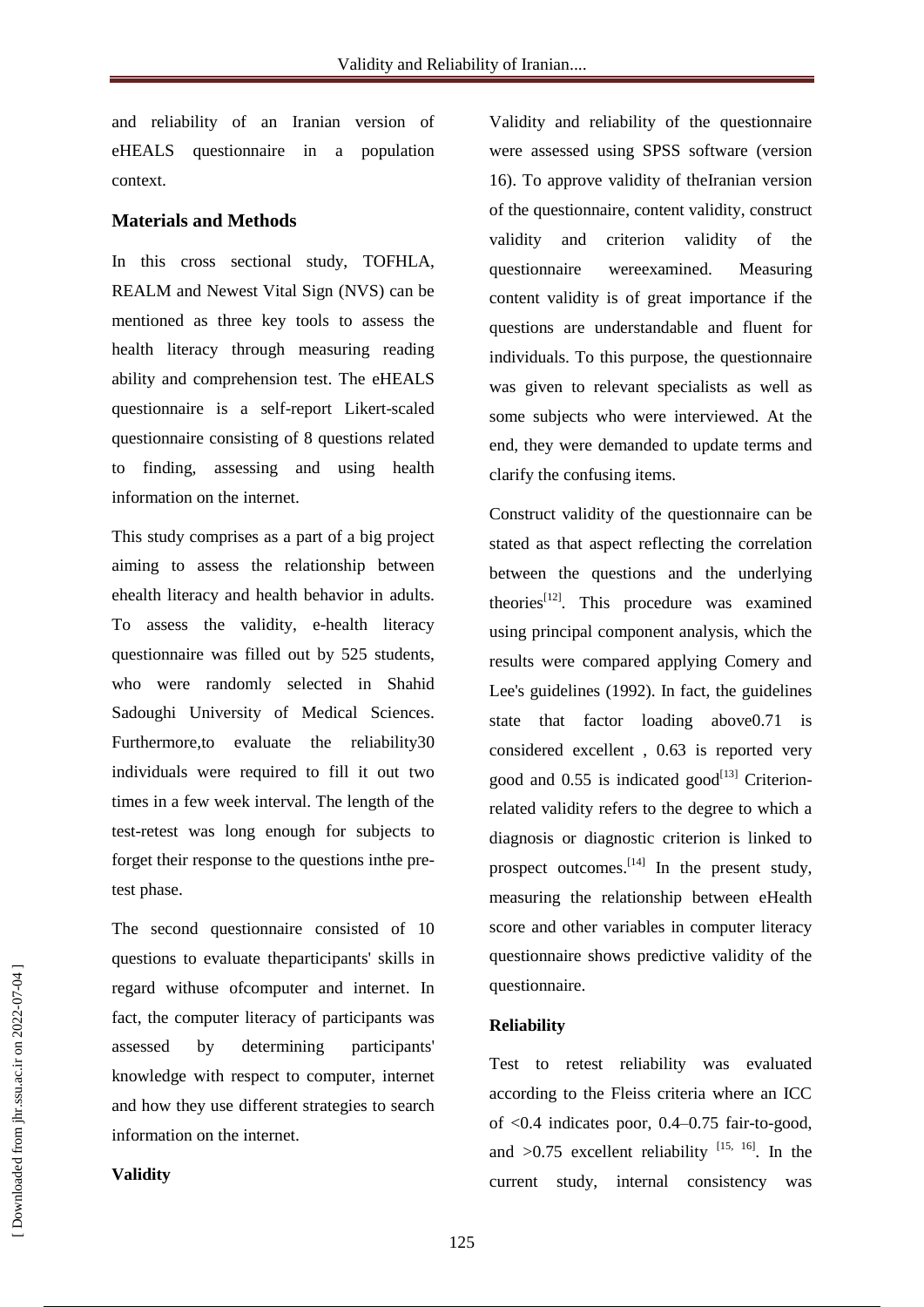assessed using Cronbach alpha which was run on all items within a particular construct. In general , a Cronbach alpha of 0.7 to 0.8 is regarded as satisfactory for the scales to be used as research tools<sup>[16]</sup>.

34.2% had MA degree and 3.8% had Doctorate degree. Seventy eight percent of the subjects were reported to have permanent access to a computer and 63.7% had access to internet all the time.

# **Results**

In this study, 173 males and 379 females participated, of which61.5% had MSc degree,

| <b>Variables</b> | $n=525$ |
|------------------|---------|
| Gender           |         |
| Female           | 366     |
| Male             | 169     |
| <b>Education</b> |         |
| Bachlor degree   | 329     |
| MA degree        | 182     |
| PhD degree       | 21      |

#### **Table1.** Demographics of the participants

#### **Content validity**

The original version of the questionnaire was translated to Persian. To measure face validity of the translated questionnaire, it was reviewed by four experts in public health and medical informaticsfield. They were requiredto change incorrect or unambiguous terms as well as to add additional comments to the translated questions and afterreviewing, threeterms were changed. Finally, the modified questionnaire was administered to the pilot group(n=30) in the pre-test phase of reliability. They were asked to write their ideas about the questions, so asthe review of the results showed that they did not have any difficulty with the questions.

#### **Construct validity**

To assess the suitability of the data for factor analysis, Kaiser- Meyer-Olkin (KMO) measure of sampling adequacy and Bartelett's test of sphericity were administered. In statistics, Kaiser-Meyer-Olkin measures sampling adequacy and Bartlett's test were used to evaluate if k samples were from populations with equal variances<sup>[15]</sup>. The study results revealed that the amount of data were suitable for factor analysis (KMO=0.89, P≤0.001). Factor analysis was used to determine the underlying themes using an eigenvalue>1, factoring in the two components. The first component contained two items and the second one included six items. Factor one contained 57.40% of variance and the other one contained 13.09% of the variance. In addition, varimax rotation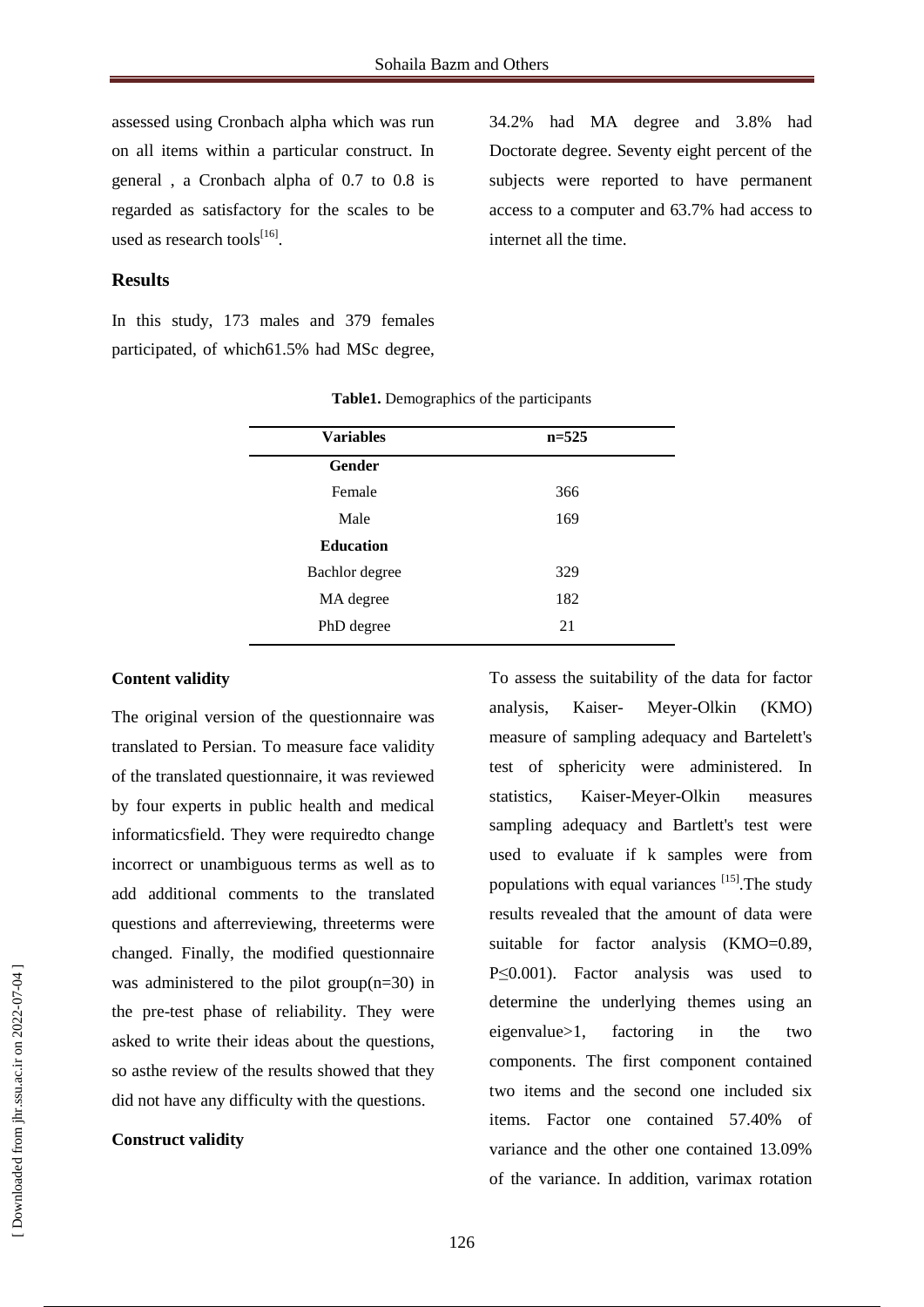revealed that eight items were loaded on the right factor (Table 2).

| <b>Item</b>                                                   | <b>Component 1</b> | <b>Component 2</b> |
|---------------------------------------------------------------|--------------------|--------------------|
|                                                               |                    |                    |
| Q1.I know what health resources are available on the          |                    | .842               |
| internet                                                      |                    |                    |
| Q2.I know where to find helpful health resources on the       |                    | .862               |
| internet                                                      |                    |                    |
| Q3.I know how to find helpful information health              | .680               |                    |
| resources on the internet                                     |                    |                    |
| Q4.I know how to use the health information I find on the     | .723               |                    |
| internet to help me                                           |                    |                    |
| Q5.I know how to use the internet to answer my health         | .753               |                    |
| questions                                                     |                    |                    |
| Q6. I have the skills I need to evaluate the health resources | .804               |                    |
| I find on the internet                                        |                    |                    |
| Q7.I can tell high quality from low quality health resources  | .803               |                    |
| on the internet                                               |                    |                    |
| If8. I feel confident in using information from the internet  | .847               |                    |
| to make health decisions                                      |                    |                    |

**Table 2.**Results of the principal component analysis of ehealth literacy questionnaire

However scree plot supported two factors with eigenvalue>1(fig 1)



**Scree Plot** 

**Figure 1** Scree plot for factor analysis of data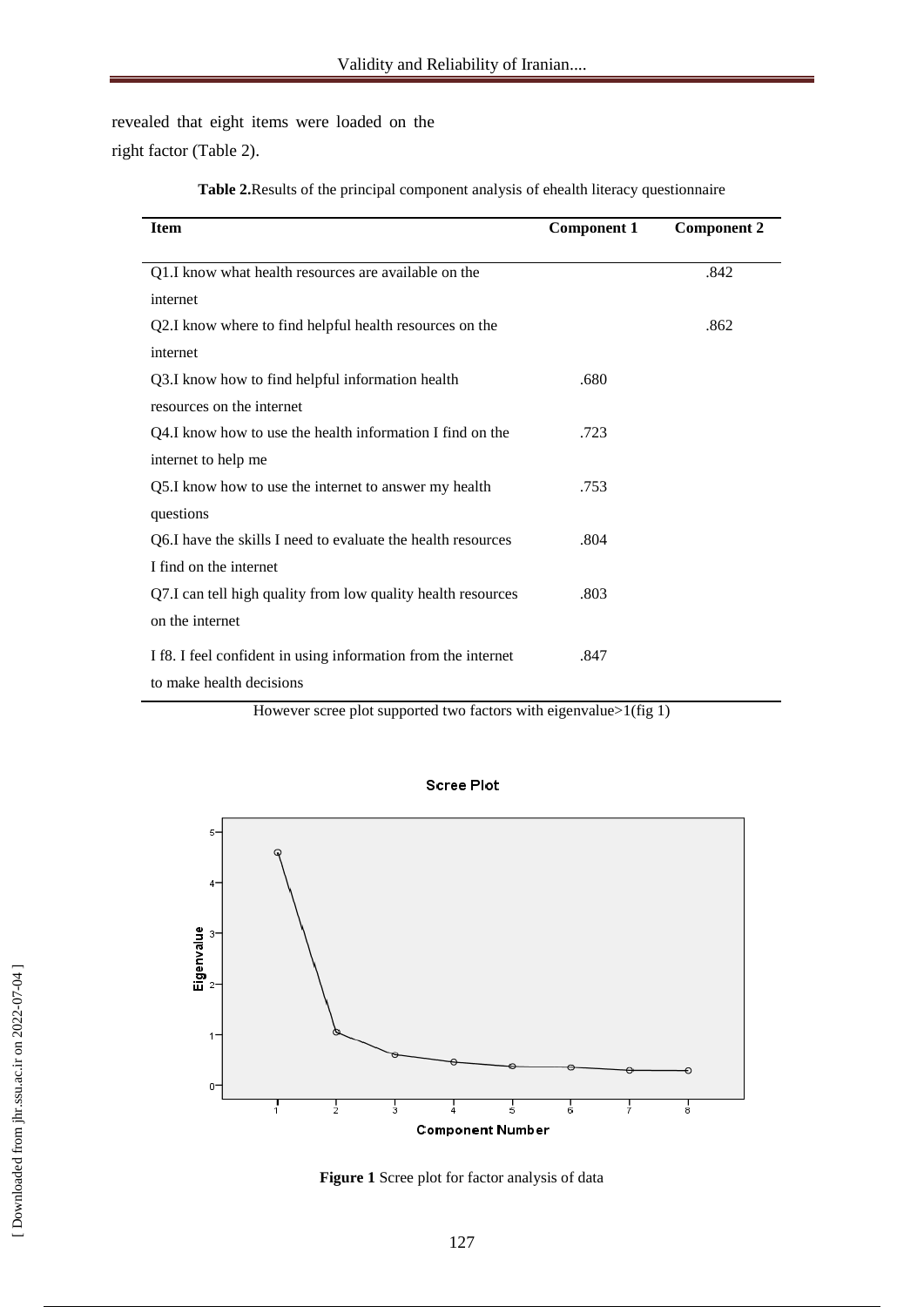#### **Criterion-related Validity**

In the present study, criterion validity was examined applying Pearson correlations between the measured constructs as well as computer literacy questionnaire.The results demonstrated an excellent criterion-related validity between the two measurements.(p≤0.001)

# **Reliability**

Target audience members (n=30) took the test at twodifferent intervals. The responses were correlated and compared via paired T-Test. All the questions met reliability criteria ( $r = 0.96$ , P=P<0.001), and the total Cronbach  $\alpha$  for 8 items was equalto 0.886.

The value of intra-class correlation coefficients (ICCs) indicated moderate reproducibility  $(ICC=0.556, 95\% CI=0.43-0.70, p \le 0.001)$ , that is to say if a subsequent observation is made, it will probably be similar to the original.

#### **Discussion**

The purpose of the current study was to translate the original English version of eHEALS questionnaire into Persian as well as to assess validity and reliability of Iranian version of eHealth literacy. Although Vaart<sup>[17]</sup> and Nahm<sup>[18]</sup> hesitate about the validity and reliability of the original version of the questionnaire, so for, the HEALS questionnaire is the only valid scale to measure eHealth literacy. Vaart suggested further studies to approve validity and reliability of the mentioned questionnaire. Nahmemphasized that the questionnaire may

be an appropriate instrument to assess eHealth literacy of adults. It should be mentioned that the translation and validity tests of the questionnaire were conducted on the basis of recommended valid guide lines $[19-21]$ .

Consonant with prior studies, validity and reliability of eHEALS questionnaire, have been demonstrated to lie at  $[9, 19, 20]$  ahigh level of validity and reliability comparable to other translations of this tool. As a matter of fact, all items of the questionnaire showed a good consistency.Since exclusion of any item did not increase Cronbach alpha more than 0.02, all the eight items were considered in the translated questionnaire. According to Comery and Lee's guidelines, the Iranian version of eHealth literacy showed an excellent construct validity.

Consistent with findings of the previous studies (9,19-20), a positive weak-to-moderate correlation was detected between the eHealth scores and education, computer knowledge,internet knowledge and the use of Internet for health-related purposes and use of search strategies which is predictable The tool seemed to be unable to distinguish the differences between themales' and females' eHealth literacy. Thus, predictive validity of the questionnaire showed a moderate validity. Furthermore, the final version of Iranian version of eHEAL Squestionnaireis recommended to be revised in the future.

# **Limitations**

The Iranian version of eHEALS questionnaire was validated within a youth population. Due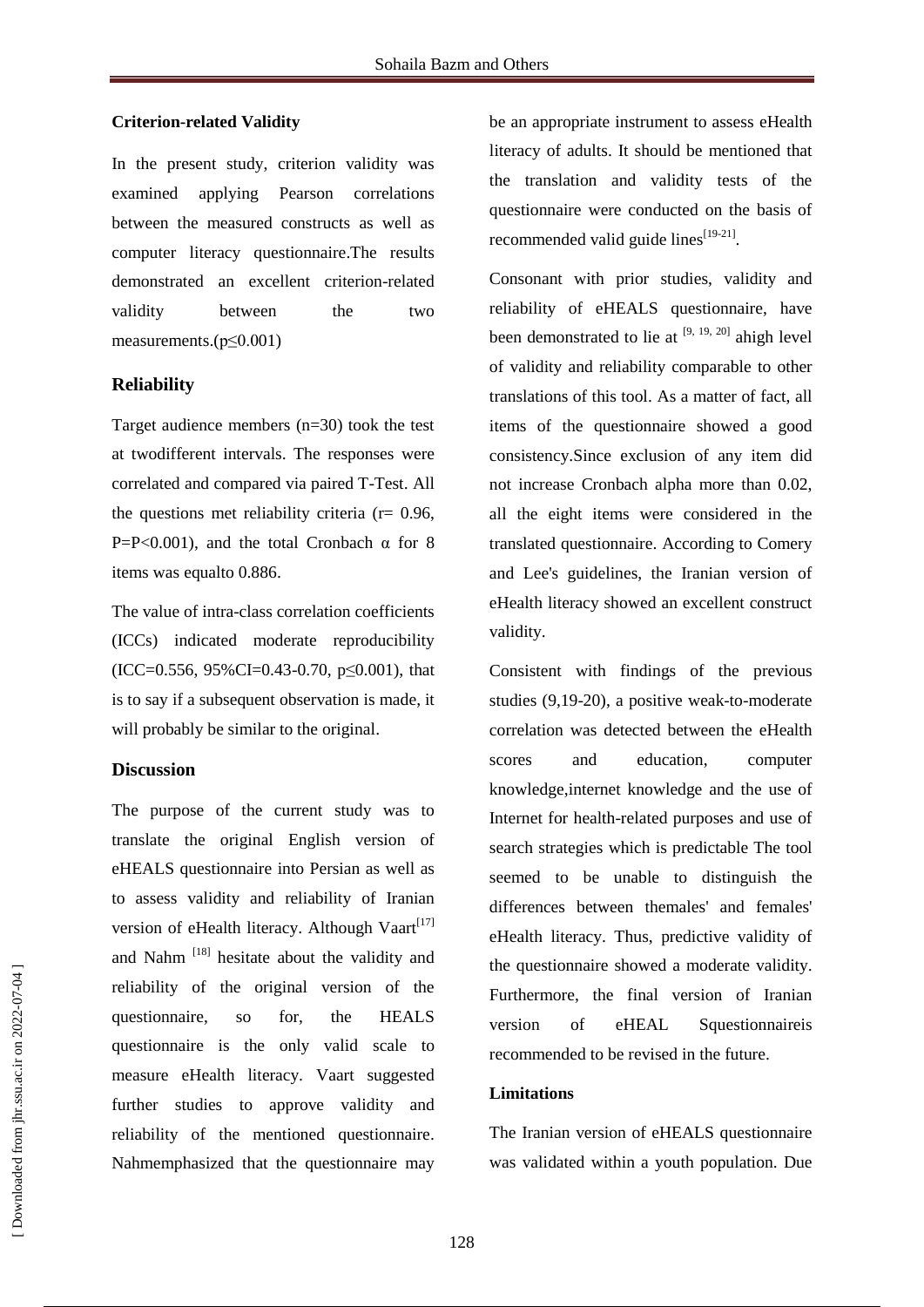to the rapid growth as well as use of technology by a wide range of groups, additional research seems to be required in order to examine the questionnaire applicability to the other populations like illiterateor old people.

#### **Conclusion**

The Iranian version of eHEALS literacy questionnaire was equivalent to the original version of this questionnaire in terms of validity and reliability. In the current study, only some aspects of the validity have been measured, therefore it is worthwhile to undertakefurther validity tests on this questionnairein the future.

#### **Acknowledgement**

We would like to thank all professionals and target groups giving feedback in regard withtesting the questionnaire.

# **Conflicts of Interest**

The authors report no conflicts of interest

#### **Funding**

This study was funded by ShahidS adoughi University of Medical Sciences and Health Services.

## **References**

- 1. Hanik B, Stellefson M. E-health literacy competencies among undergraduate health education students : A priliminary study International Electronic Journal of Health Education. 2011;14:46-58.
- 2. Mancuso J. Assessment and measurement of health literay:an integrative review of the litrature. Nursing & Health Science. 2009;11(1):77-89.
- 3. The Health Literacy of America's Adults: Results from the 2003 National Assessment of Adult Literacy 2006. Available from: [http://nces.ed.gov/pubsearch/pubsinfo.asp?pubid=2006483.](http://nces.ed.gov/pubsearch/pubsinfo.asp?pubid=2006483)[Accessed on:3 August 2014]
- 4. Norman C, Skinner H. eHealth literacy:essaential skills for consumer health in a networked world. Journal of medical internet research. 2006;8(2):e9
- 5. Mitsutake S, Shibata A, Ishii K, et al. Association of ehealth literacy with colorectal cancer knowledge and screening practice among internt users in Japan. Journal of medical internet research. 2012;14(6):e153.
- 6. Ishikawa H, Takeuchi T, Yano E. Measuring functional, communicative, and critical health literacy among diabetic patients. Diabetes Care. 2008;31(5):874-9.
- 7. Osborn C, Paasche-Orlow M, Bailey S, et al. The mechanisms linking health literacy to behavior and health status. American journal of health behaviour. 2011;35(1): 118-28.
- 8. US Department of Health and Human Service. Literacy and Health Outcomes. Available from: [http://archive.ahrq.gov/clinic/epcsums/litsum.htm.](http://archive.ahrq.gov/clinic/epcsums/litsum.htm)[Last Accessed on:3 August 2014]
- 9. Mitsutake S, Shibata A, Ishii K, et al. Developing Japanese version of the eHealth literacy scale(eHEALS). Japanese journal of public health. 2011;58(5):361-71.
- 10.Sadoughi F, Ahmadi M, Gohari M, et al. The role of information literacy in individual health:patients view. Health management. 2010;40(13):31-40.
- 11.Norman CD, Skinner HA. eHEALS:The eHealth Literacy Scale. journal of medical internet research. 2008;8(4):e27.